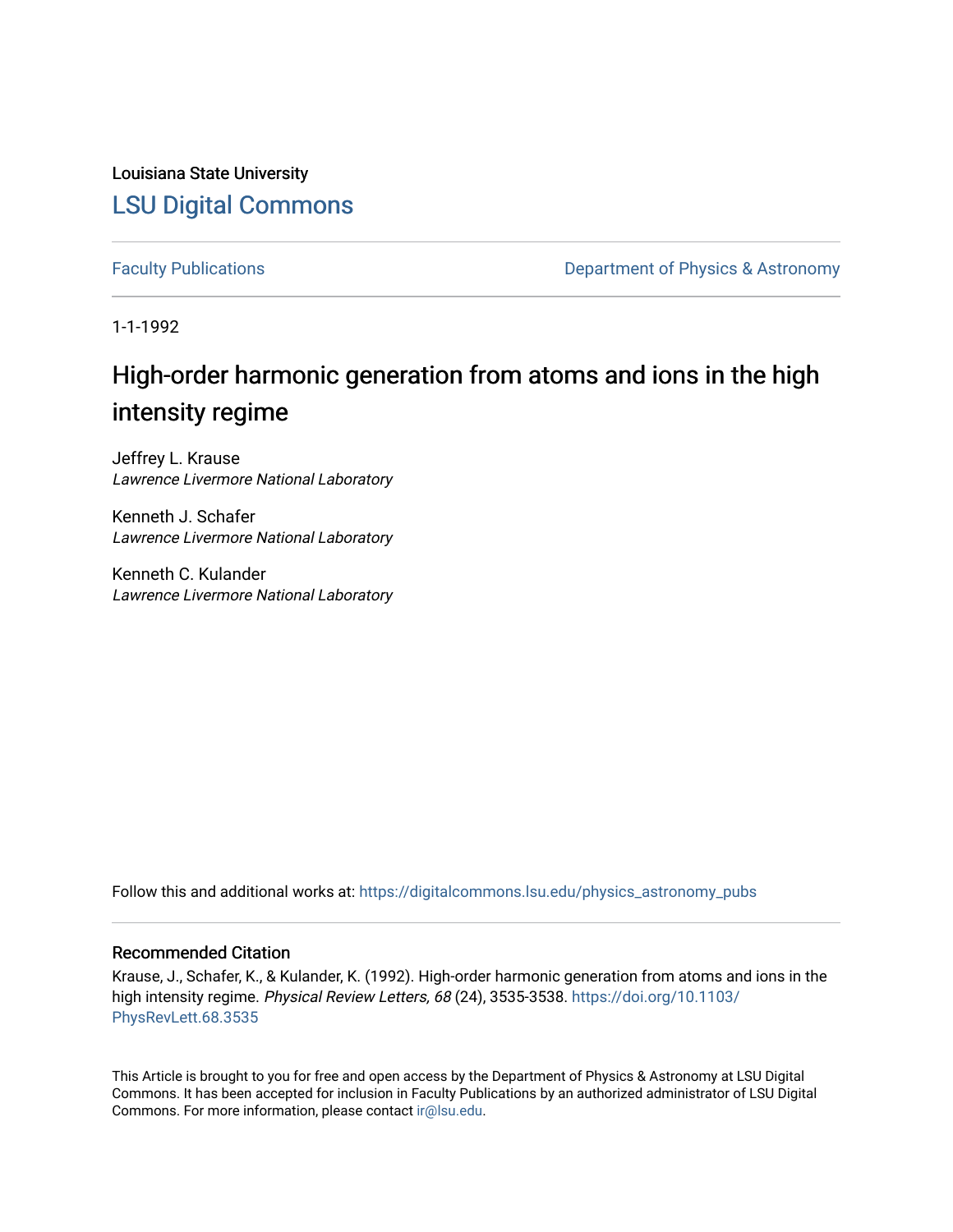## High-Order Harmonic Generation from Atoms and Ions in the High Intensity Regime

Jeffrey L. Krause, Kenneth J. Schafer, and Kenneth C. Kulander

Physics Department, Lawrence Livermore National Laboratory, Livermore, California 94550

(Received 6 March l992}

We present calculated optical harmonic spectra for atoms and ions in the high intensity regime relevant to current short-pulse experiments. We find that ions can produce harmonics comparable in strength to those obtained from neutrals, and that the emission extends to much higher order. Simple scaling laws for the strength of the harmonic emission and the maximum observable harmonic are suggested. These results imply that the photoemission observed in recent experiments in helium and neon contains contributions from ions as well as neutrals.

PACS numbers: 42.50.Hz, 32.80.Rm, 42.65.Ky

When an atom is exposed to an intense laser field, it develops a time-dependent dipole moment and radiates at odd multiples (harmonics) of the incident laser frequency. This process, known as optical harmonic generation (OHG), has been thoroughly studied at low to moderate laser intensities (e.g.,  $10^{13}$  to  $10^{14}$  W/cm<sup>2</sup> at 1  $\mu$ m) with pulse widths of 10-40 ps [1]. However, current laser systems can produce intensities in excess of  $10^{17}$  W/cm<sup>2</sup>, with pulse widths of 0.1 to 1.0 ps. Recent short-pulse experiments by several groups have observed high-order harmonic generation in the rare gases at intensities well beyond the saturation intensity for the atom and several of its ionization stages. Since ionized electrons cannot contribute to harmonic production unless their motion becomes relativistic, these experiments are probing the limits of OHG, certainly for neutrals, and possibly for ions as well. L'Huillier et al. [2] have observed the 53rd harmonic of 1053 nm in neon, Miyazaki and Sakai [3] have detected the 41st harmonic of 616 nm in He, and Crane et al. [4] have observed the 45th harmonic of 527 nm in He, as well as recombination lines indicating the presence of  $He<sup>+</sup>$  and  $He<sup>++</sup>$ . The shortest harmonic wavelengths reported to date are 7.2 nm (the 109th harmonic of 806 nm) in Ne [5] and 9.9 nm (the 25th harmonic of 248 nm) in He [6].

These experiments raise several fundamental questions. One concerns the wavelength dependence of OHG. While several different wavelengths have been used to generate harmonics, no systematic study exists to show whether one wavelength is better than another at producing high-energy photons. Another question concerns the role of ions. The intensities developed by short-pulse lasers are sufficient to multiply ionize an atom, so it is natural to ask whether the resultant ions contribute to harmonic production. The expectations for harmonic emission from ions are unclear. Theory and experiment at lower intensity have demonstrated that an atom with a higher ionization potential  $(I_p)$  generates higher-order harmonics than an atom with a lower  $I_p$  [7]. Because the  $I_p$  of an ion is much higher than that of the neutral, ions are potentially a source for very short-wavelength harmonics. However, the ion has a lower polarizability and a correspondingly lower conversion efficiency. But the

ion can experience much higher intensities before ionizing further, so the harmonic emission rates might be significant. At high intensities ionization occurs via tunneling, which means that the bound electrons make a transition directly into the continuum by tunneling through or flowing over the suppressed Coulomb barrier. Atomic resonances play little or no role in electronic excitation. Therefore, one might expect that these conditions would be unfavorable for QHG, because photoemission requires a transition from the continuum back to the ground state, which can occur only near the nucleus [8].

To answer these questions we have calculated optical harmonic spectra from several atoms and ions at intensities up to the saturation intensities,  $I_{sat}$ , attainable with 0.1-1.0 ps lasers.  $I_{sat}$  is defined for each charge state and corresponds to the maximum intensity that a reasonable number of atoms or ions (say, 20%) experience before ionizing. This results in a peak ionization rate of a few times the inverse pulse width. Our goal is to examine the limits of harmonic emission that can be attained from a single atom or ion interacting with a short-pulse laser. The harmonic intensities that can be observed in experiments are obviously limited by the single-atom response. One of the main results of this work is the development of a simple formula that depends only on the wavelength of the driving field, the saturation intensity, and the  $I_p$  of the emitting species. This formula enables us to estimate the maximum observable harmonic photon for a specified set of experimental conditions. It also allows us to predict the harmonic order at which the contribution from ions becomes stronger than that from neutrals. We confirm for the first time that ions can emit very highorder harmonics with a magnitude comparable to that obtainable from neutrals. In addition, we show that the emission from ions will extend to much higher order than that from neutrals. Based on these results we conclude that most of the available experimental data can be explained by assuming harmonic emission exclusively from neutrals. However, we believe that recent experiments in helium and neon have in fact observed harmonic emission from ions.

The results presented in this work were obtained using methods described previously [8]. For one-electron sys-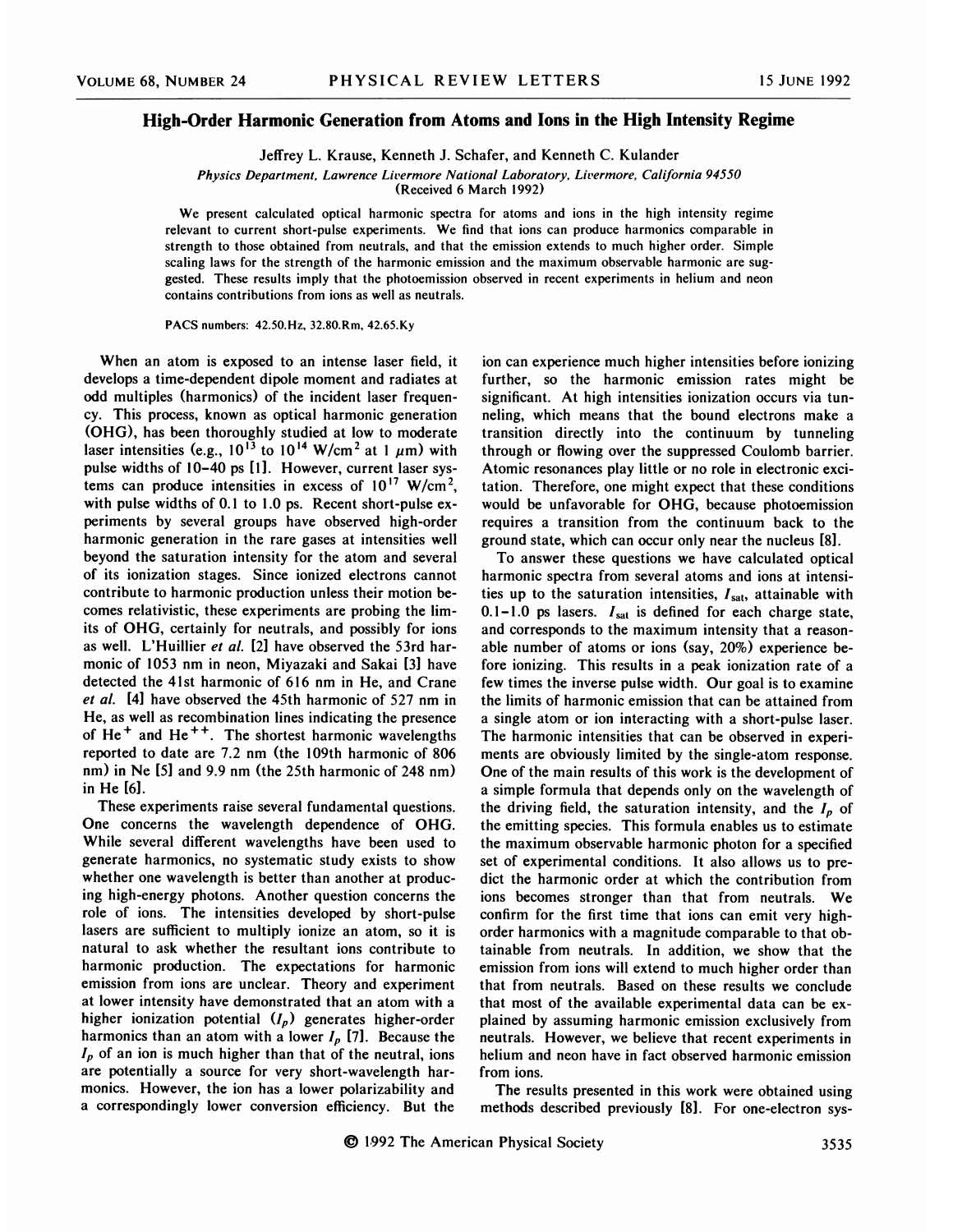

FIG. 1. Calculated ionization rates for He at 248 nm (solid diamonds), 527 nm (solid squares), and 1053 nm (solid circles), and He<sup>+</sup> at 248 nm (open squares) and 527 nm (open circles). The rates for helium are total (two-electron) rates.

tems such as  $He<sup>+</sup>$  we integrate the time-dependent Schrödinger equation directly on a numerical grid. For He and the other rare gases, we solve the time-dependent Hartree-Fock equations using a single-active-electron approximation in which we assume that only one electron interacts with the field, while the others remain fixed in their ground-state orbitals. This approximation has been tested extensively and found to produce results that can be reliably compared with experiment [9]. The output of both methods is the time-dependent dipole  $d(t)$  induced by the field in the atom or ion. The square of the Fourier transform of this quantity,  $|d(\omega)|^2$ , is proportional to the single-atom photoemission spectrum. More importantly,  $d(\omega)$  is the driving term in Maxwell's equations that must be solved to propagate the harmonic field in the nonlinear medium. The emitted harmonics are coherent, and as they propagate through the medium are subject to phase-matching conditions that determine the eventual strength of the macroscopic emission. L'Huillier, Schafer, and Kulander [1,10] have shown that at intensities up to  $I_{\text{sat}}$  in the nonperturbative regime, phase matching is relatively independent of harmonic order, and so the experimental spectra strongly resemble the single-atom spectra. Laser pulses that produce intensities which greatly exceed the saturation intensity, however, will result in a high density of free electrons which can significantly alter the phase matching.

In this paper we focus on results for He and  $He<sup>+</sup>$ . He has been studied by several experimental groups because it has the highest neutral  $I_p$  (24.6 eV), and so can withstand higher laser intensities than the other rare gases. Figure <sup>1</sup> shows calculated ionization rates for He and He<sup>+</sup> at various wavelengths as functions of laser intensity. As expected, at a given intensity the ionization rate for He is much higher than the rate for He<sup>+</sup>, since the  $I_p$ for He<sup>+</sup> (54.4 eV) is more than twice that of He. This justifies treating the two species separately in our calculations.

Figure 2 shows calculated harmonic intensities for He at 527 nm and intensities of  $(1-6) \times 10^{14}$  W/cm<sup>2</sup>. These



FIG. 2. Single-electron harmonic spectra  $|d(\omega)|^2$  for He at  $1 \times 10^{14}$  (circles),  $3 \times 10^{14}$  (triangles), and  $6 \times 10^{14}$  W/cm<sup>2</sup> (squares).

spectra all display the three typical features of experimental and theoretical harmonic spectra [1], a rapid decline over the first few harmonics followed by a plateau of relatively constant harmonic intensities and then an abrupt cutoff. As the laser intensity increases, the harmonic intensities and the extent of the plateau increase as well. At  $6 \times 10^{14}$  W/cm<sup>2</sup>, the cutoff in the spectrum begins at about the 33rd harmonic.

In Fig. 3 we plot harmonic intensities for He at 527 and 1053 nm and  $He<sup>+</sup>$  at 527 nm at laser intensities that produce ionization rates of  $\sim$  2×10<sup>12</sup>/s. At low harmonic order, He at 527 nm produces the most intense harmonics. The emission from the ion becomes competitive with that from the atom near the cutoff, and extends to much higher order. At these intensities, both He at 1053 nm and He<sup>+</sup> at 527 nm are entering the tunneling regime (as determined by the Keldysh tunneling parameter,  $\gamma \approx 0.4$ ) but still produce abundant harmonics.

The results in Figs. 2 and 3 illustrate two simple and striking scaling relations with regard to the breadth and intensity of the plateaus. First, the maximum harmonic in the plateau (i.e., the harmonic at which the cutoff  $be$ gins) is given quite accurately by



FIG. 3. Harmonic spectra for He at 527 nm (thick line) and 1053 nm (open circles), and He<sup>+</sup> at 527 nm (thin line) at intensities producing ionization rates of  $\sim 2 \times 10^{12} / s$  (6×10<sup>14</sup>) W/cm<sup>2</sup> for He and  $5 \times 10^{15}$  W/cm<sup>2</sup> for He<sup>+</sup>).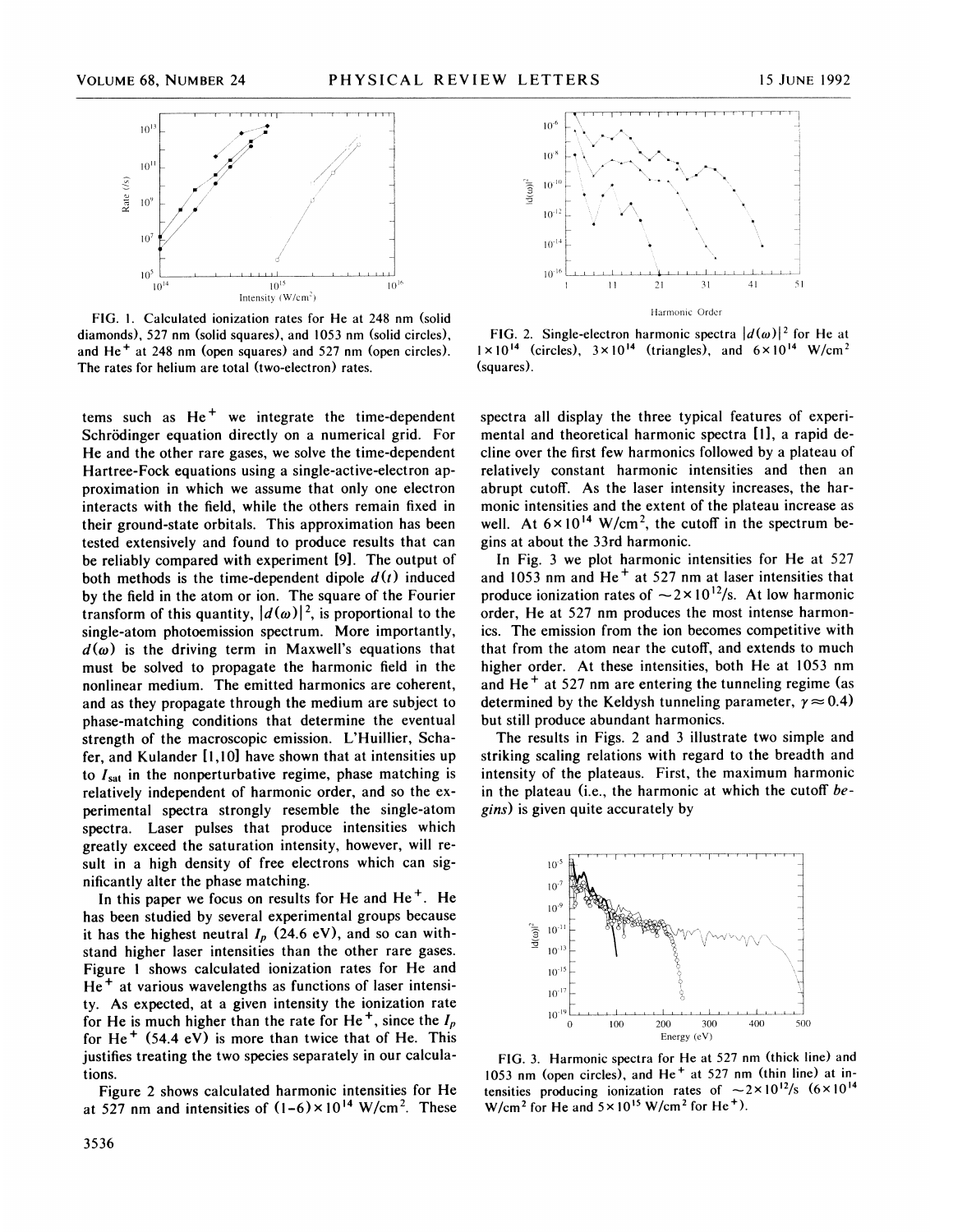$(1)$ 

$$
E_{\text{max}} \approx I_p + 3U_p ,
$$

where  $U_p = I/4\omega^2$  is the ponderomotive shift of the ionization potential, I is the laser intensity, and  $\omega$  is the frequency and the factor of 3 was determined empirically. This formula shows that the cutoff scales linearly with both the ionization potential of the atom and the laser intensity, and depends quite strongly on the wavelength when  $U_p$  is large. We have found that this simple relation predicts the calculated cutoffs in a large number of systems including the rare gases, hydrogen, and a variety of one- and three-dimensional model potentials, both Coulombic and non-Coulombic, including potentials with no (field-free) bound excited states. The only similarity in these potentials was the presence of a deep bound state separated by several photons from the continuum. The calculations considered many combinations of wavelength and intensity. Equation (1) differs significantly from previously proposed scaling laws based on either a mean Rabi frequency  $[11]$   $(I^{1/2}$  scaling) or twice the ac Stark shifted ionization potential [12].

At first glance, it may be difficult to understand the origin of photons as energetic as those predicted by Eq. (1). However, some insight can be obtained by appealing to a simple classical argument that has been used previously to explain some aspects of above threshold ionization. In this model the atom serves as a source of free electrons that are "born" in the continuum at random times during the optical cycle. The maximum cycleaveraged kinetic energy such an electron gains from the field is  $3U_p$  [13]. However, in the true tunneling limit, the electrons would be produced only at the points in the cycle when the electric field is at its peak. Under such conditions, the energy of the electron would be  $U_n$ . We have clearly not reached this limit in the present calculations.

The second regularity revealed by our results is a simple dependence of the height of the plateau on the laser intensity. In the high intensity regime we find that the intensity of the plateau is proportional to the ionization rate, with a system-dependent proportionality constant. This scaling can be clearly seen in Fig. 2, where the plateau increases by 5 orders of magnitude as the ionization rate (see Fig. 1) increases by about the same amount. This scaling reflects the fact that ionization and harmonic emission both require excitation out of the ground state, and indicates that the processes responsible for harmonic generation and ionization are coupled, even in the tunneling regime.

These observations suggest that a system in which the lowest excited state is as far as possible above the ground state will produce the maximum number of harmonics, because such a system will be the most resistant to ionization. We illustrate this point in Fig. 4 by comparing calculated spectra for hydrogen at  $7.1 \times 10^{13}$  W/cm<sup>2</sup> and a 3D Yukawa potential at  $2.0 \times 10^{14}$  W/cm<sup>2</sup>. The parameters of the Yukawa potential were chosen such that it has



FIG. 4. Harmonic spectra for hydrogen at  $7.1 \times 10^{13}$  W/cm<sup>2</sup> (open squares) and a 3D Yukawa potential at  $2.0 \times 10^{14}$ W/cm2. Both calculations were at 1064 nm. The Yukawa potential was chosen to have the same  $I_p$  as H (13.6 eV), and no (field-free) bound excited states.

the same  $I_p$  as hydrogen, but no bound excited states. The ionization rates for the two cases are equal (corresponding to saturation for a 2 ps pulse). With no bound states, and therefore a higher saturation intensity, the Yukawa potential produces many more harmonics.

We can use our simple formula to interpret several recent experiments which used laser intensities up to and above the saturation intensities for neutral atoms. Macklin et al. [5] have reported the first experimental evidence that the cutoffs in the harmonic spectra in Ne at 806 nm scale linearly with the laser intensity. By using Eq. (1) and calculating ionization rates for neon, we find that all of the observed harmonics (up to the 109th) in these experiments are consistent with emission from neutral neon. Macklin *et al.* reach the same conclusion by measuring blueshifts of the harmonics as a function of pressure and laser intensity. These shifts can be simply related to the free electron density produced during the pulse [5,14]. Crane et al. [4] have detected the 45th harmonic of 527 nm in He using a 600 fs pulse. Our calculations predict that the saturation intensity for this pulse is approximately  $8 \times 10^{14}$  W/cm<sup>2</sup>. At this intensity, the calculated spectrum for neutral helium begins to cut off at near the 39th harmonic. Crane et al. have also observed harmonics of 1053 nm. Although they have sufficient intensity to generate high-order emission from ions, the observed spectra are not inconsistent with emission from neutral helium. However, it is possible that the two highest harmonics they observe are from ions. In contrast, one recent experiment shows clear evidence for emission from ions. Sarukura et al. [6] have reported the 23rd harmonic of 248 nm in He using a 285 fs pulse. We have calculated harmonic spectra for neutral He at this wavelength and find no harmonics beyond the 13th at the saturation intensity, which occurs at about  $5 \times 10^{14}$  W/cm<sup>2</sup> (see Fig. 1).  $He<sup>+</sup>$ , however, has a saturation intensity of about  $4 \times 10^{15}$  W/cm<sup>2</sup> under these conditions, and is capable of producing the reported harmonics and cutoff. Similarly, emission from  $Ne<sup>+</sup>$  must be invoked to explain the high